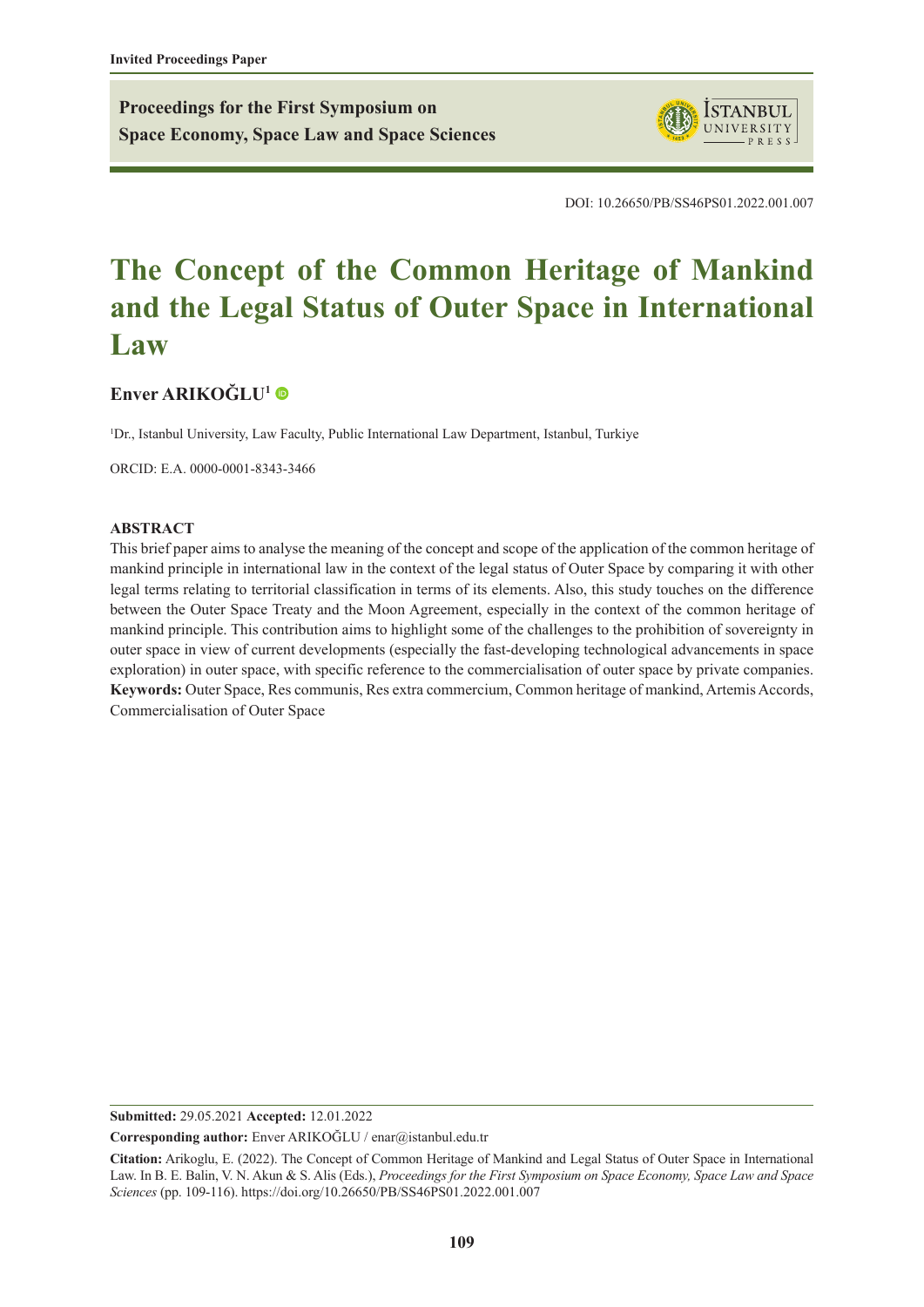### **1. Introduction**

In order to understand the concept of the common heritage of humankind (CHM) and the legal status of outer space, the Latin legal terms relating to territorial classification should be taken into account. In international law, legal classification of territory is subject to the following divisions: territory under sovereignty of a state (national territory), res (terra) nullius, res communis, and the common heritage of mankind. First distinction between these categories is based on sovereignty: territory under sovereignty and outside sovereignty of any state. Res (terra) nullius is a territory unclaimed by any state and therefore subject to lawful appropriation, through occupation, by any state. Res communis is a phrase used to define the area that is shared by all states and cannot be lawfully appropriated by any state. But CHM was introduced in international law in the late 1960s. CHM, also called the common heritage of humankind or humanity, represents the notion that certain global commons or elements are regarded as beneficial to humanity as a whole. It differs from the concept of res communis at the point of exploitation. It is only open for exploitation under an international arrangement or regime for the benefit of mankind as a whole, not for unilaterally exploitation by individual states. For this reason, CHM refers to a more advanced stage than the concept of res communis in terms of common property. Whereas under the res communis regime, individual state and persons can freely carry out their activities on the natural resources and will endeavour to maximize its benefit. The fundamental feature which distinguishes CHM from the res communis is the obligation to share the benefits derived from the exploitation of the natural resources.

One of the terms we need to focus on is res extra commercium. It comes from the classical Roman classification of things such as res nullius and res communis. Things that could not be the object of private ownership were res extra commercium. To the extent that res extra commercium were permitted to be used or consumed by individuals, any usage rights were not exclusive to an individual, but had to be shared. In the literature on the legal status of space, the term res extra commercium implies that these regions are subject to a common freedom of exploitation without exercising national sovereignty.

The other terms that need to be clarified are res communis omnium and res communis humanitatis. Res communis omnium is not same with res communis humanitatis. Res communis omnium is also derived from Roman law and is attributed to areas that can be equally used by everyone, even though they cannot be occupied by anyone. Air and the flowing water of rivers, seas, and seashores were called res communes omnium. In modern times, it was first used to describe the high seas. Res Communis Humanitatis is a Latin phrase that is the product of Latin American lawyers (Baslar, 1998). CHM goes beyond res extra commercium or res communis omnium and comes closer to res communis humanitatis (Wolfrum, 1989). Something which is res extra commercium is beyond ownership by any, while something which is res communis humanitatis is owned by all (Laver, 1986).

#### **2. The Concept and elements of Common Heritage of Mankind**

The CHM principle relates to the political tensions between developed and developing states about whether rights to common space resources should vest in all humankind in the late 1960s and 1970s. CHM was firstly applied to deep seabed resources for regulating shared access, common management, and equitable distribution of benefits in international law.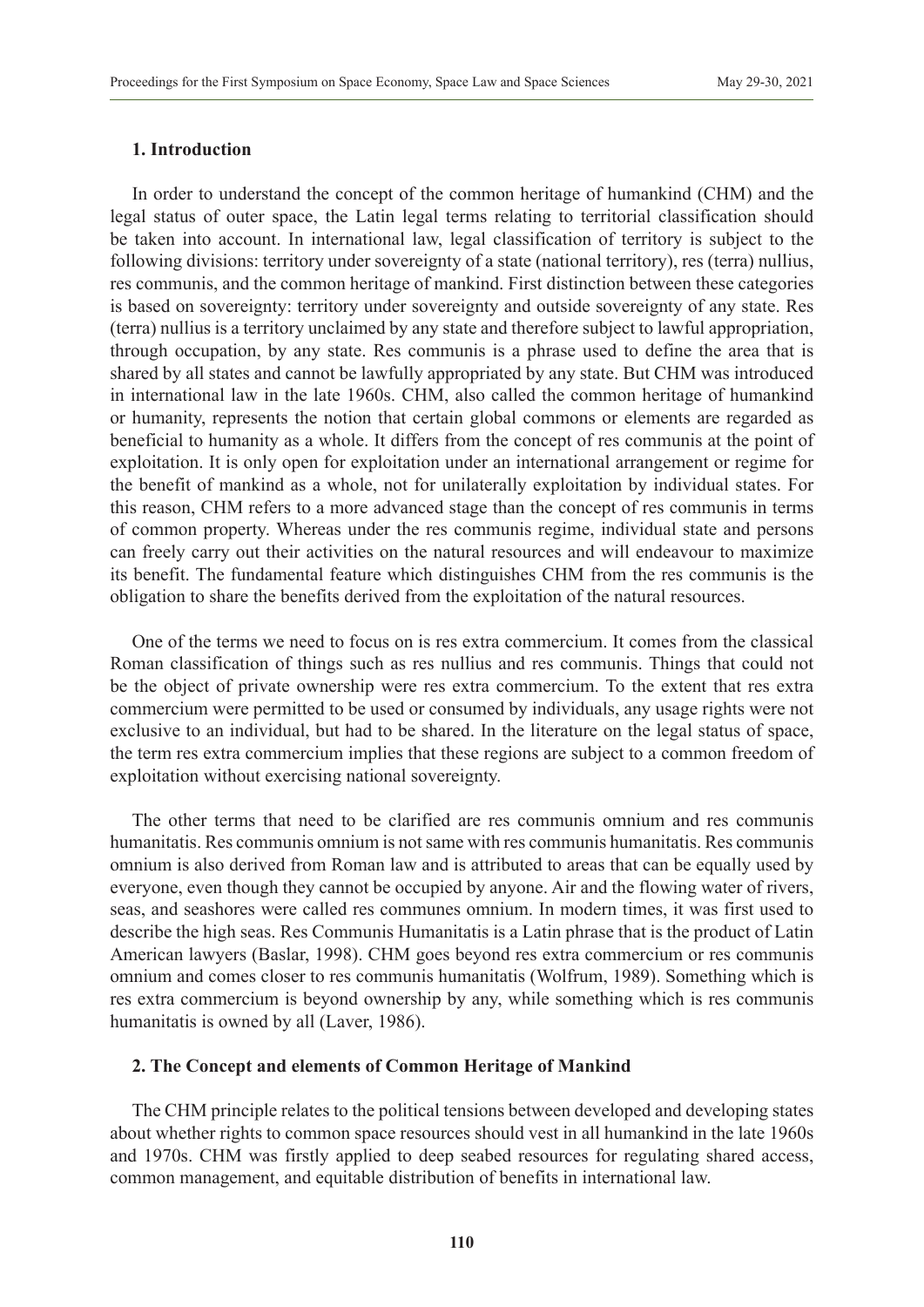CHM regimes differed from regimes treating common spaces as res communis, open to all, or res nullius, subject to occupation and sovereignty. This created a new legal regime. States become charged with a legal responsibility to prioritize and act consistently with the common interests of all humanity. They are no longer free to act solely in their individual national or collective self-interests.

The idea of CHM was launched in a memorable speech made at the United Nations General Assembly on 1 November 1967 by the representative of Malta, Mr. Arvid Pardo. In that speech, Pardo asserted that *"[t]he seabed and the ocean floor are a common heritage of mankind and should be used and exploited for peaceful purposes and for the exclusive benefit of mankind as a whole."* It was formally introduced by Malta in connection with codification activities within the framework of the United Nations in a note verbale of 18 August 1967 at the beginning discussion on a legal regime for outer space. But the CHM principle has been incorporated explicitly in the Moon Treaty (1979) and under the1982 United Nations Convention on the Law of the Sea for the deep seabed. It has been discussed in conjunction with a few treaties, but it is debatable whether they will implement the principle. In the Antarctic Treaty system, some features, such as reserving the continent for peaceful purposes, protecting the environment, and sharing the results of scientific research, reflect the elements of the CHM principle. However, other features, like, notably claims to sovereignty, a ban on mineral exploitation (rather than exploitation with equitable distribution), and management by only some parties to the Antarctic Treaty (rather than global common management), appear incompatible with the CHM principle. According to Kiss, chronologically, if not explicitly, the first elements of the concept of the common heritage of mankind appeared in the Antarctic Treaty, signed in Washington on 1 December 1959 (Kiss, 1985). A few other treaties also contain language that broadly echoes the CH principle. For example, Convention for the Protection of the World Cultural and Natural Heritage refers to cultural and natural heritage sites as the heritage of all the nations of the world. There has been some allusion to the common heritage principle in international environmental law. However, international environmental law rather uses the term 'common concern of mankind'.

The United Nations Conference on the Law of the Sea was one example of a concerted effort by the developing states to internationalize the deep seabed. The common heritage principle becomes an essential element governing the deep seabed under the Part XI of the UN Convention on the Law of the Sea. The way in which the common heritage principle was implemented in Part XI the UN Convention on the Law of the Sea was criticized and was one of the reasons why the United States of America has not adhered to the Convention. Due to the opposition of developed states, especially the USA, The Agreement Relating to the Implementation of Part XI of the United Nations Convention on the Law of the Sea of 10 December 1982 (1994 Implementation Agreement) has modified the deep seabed regime.

1994 Implementation Agreement has been criticized for emptying original content of CHM and causing the weakening of the International Seabed Authority function. It is characterized as a step backwards and as a victory of the states endowed with technological capacity to explore the resources of the international seabed on their own (Trindade, 2010).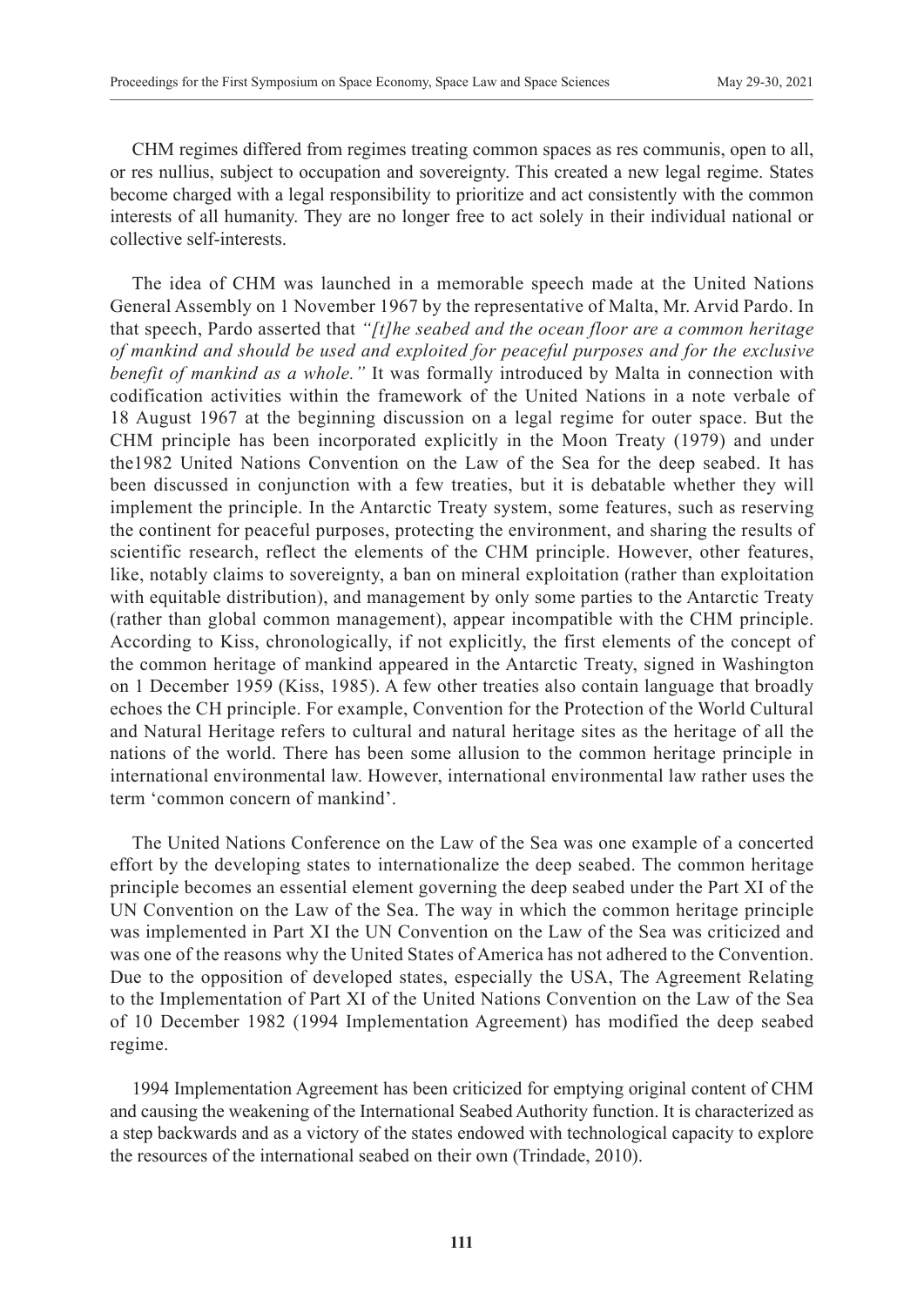There are several elements commonly associated with the CHM principle:

- Juridical status:
	- o a prohibition of acquisition of, or exercise of sovereignty over;
	- o the area or resources in question and the vesting of rights to the resources in question in humankind as a whole.
- *●* Utilization:
	- o Peaceful Purposes: reservation of the area in question for peaceful purposes;
	- o Environmental Protection: protection of the natural environment;
	- o Benefit Sharing: an equitable sharing of benefits associated with the exploitation of the resources in question, paying particular attention to the interests and needs of developing states.
- *●* Common Management: governance via a common management regime (Noyes, 2011).

States and commentators disagree about several components of the CHM principle. Each of them has been subject to much debate. According to Schmidt, CHM concept consists of five core principles: 1. There can be no private or public appropriation, i.e. no one legally owns common heritage spaces; 2. Representatives from all nations must share in the management of the resources contained in such a territorial or conceptual area on behalf of all, because a commons area is considered to belong to everyone; 3. All nations must actively share the benefits acquired from exploitation of the resources from the common heritage region regardless of the level of participation with each other; 4. The area must be dedicated to peaceful purposes (no weaponry or military installations established in territorial commons areas); and 5. The area must be preserved for the benefit of future generations (Schmidt, 2011). The introduction of the term 'mankind' combined with the word 'heritage' indicates that the interests of future generations have to be respected in making use of the international commons.

# **3. Legal Status of Outer Space**

Before the space flights, the moon and other celestial bodies were considered res nullius; this meant that claims of sovereignty on the basis of an effective occupation were theoretically possible. However, UN resolutions dealing with outer space activities and the Outer Space Treaty declared outer space and other celestial bodies as not being subject to national appropriation. A consensus emerged in the United Nations General Assembly and all states eventually recognized the desirability of preventing outer space from becoming an arena of sovereign contests. The 1967 Treaty on the Principles Governing the Activities of States in the Exploration and Use of Outer Space (Outer Space Treaty) codified this principle of non-appropriation.

Outer Space Treaty of 1967 prohibits any one country from appropriating anything in outer space: "*Article II: Outer space, including the moon and other celestial bodies, is not subject to national appropriation by claim of sovereignty, by means of use or occupation, or by any other means.*" Outer space, by direct analogy to the high seas, is res communis omnium or in the literature according to some writers, res extra commercium. There is a general consensus on the fact that Article II OST dictates just the prohibition of the exercise of territorial sovereignty in outer space and not the abolishment of any other sovereign right that states may exercise under international law, with respect to their activities in outer space. It is, furthermore, commonly accepted that the non-appropriation principle has reached the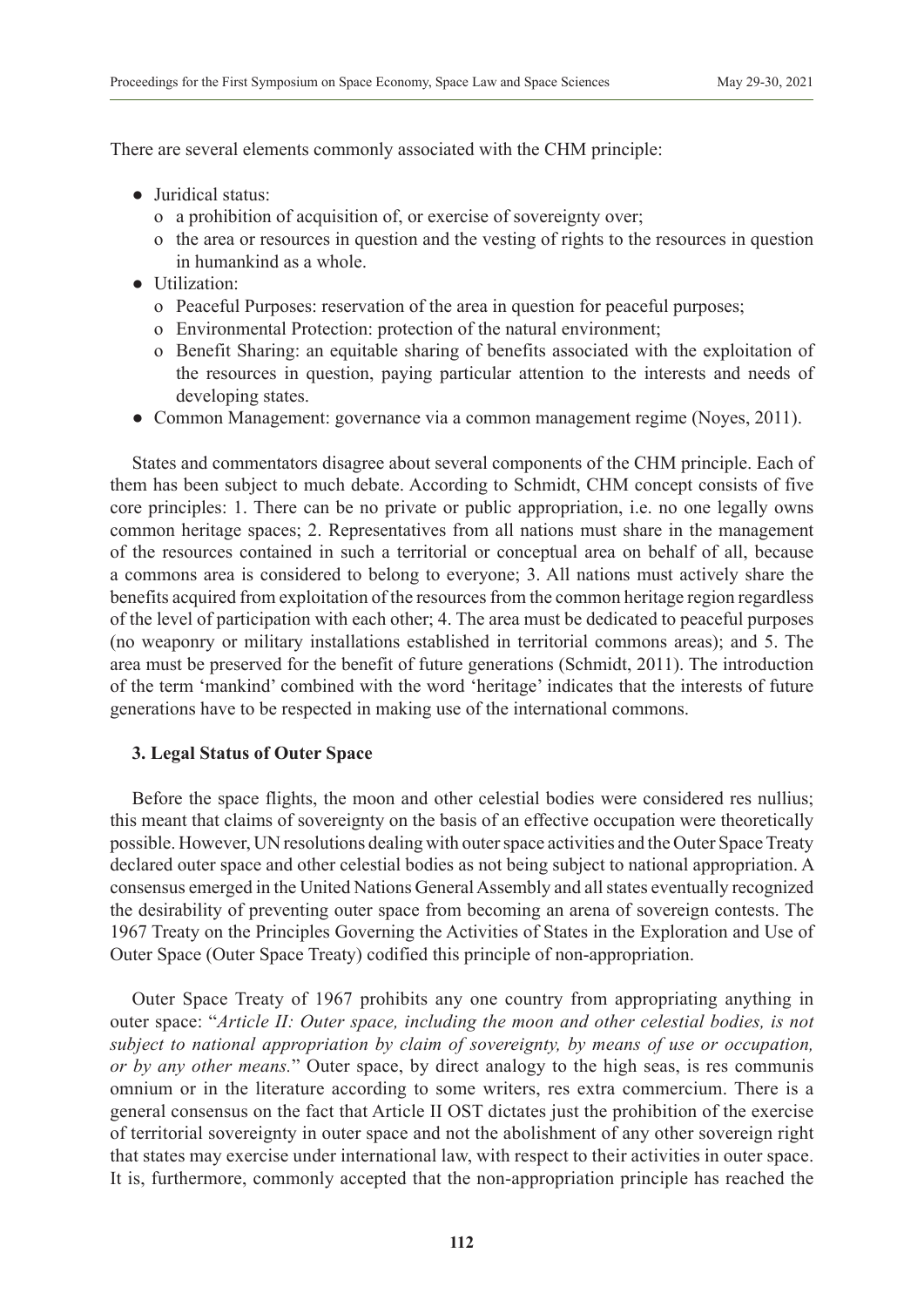status of customary international law, due to the virtually consistent practice of states not to claim sovereignty over any fragment of outer space, accompanied by opinio juris sive necessitatis (Paliouras, 2014). Although OST is widely considered to be the constitution of outer space, article I (1) of OST was not accepted as creating legal obligations with respect to international cooperation by space faring states. The position of the US Department of State was that Article I has not created legal obligations and diminishes or alters the right of the states to determine how it shares the benefits and results of its space activities. This opinion was shared by the Soviet Union (Schmidt, 2011).

In the Outer Space Treaty, there is no requirement for equitable sharing of benefits, rather a much looser exhortation that the exploitation of outer space should be carried out 'for the benefit and in the interests of all countries'. Common access is guaranteed by the Outer Space Treaty. However, the notion of CHM in space law, as developed in 1979 Agreement Governing the Activities of States on the Moon and Other Celestial Bodies (Moon Agreement), depends upon the establishment of an international regime charged with ensuring the beneficial use of the common resource for all mankind (Laver, 1986). Article 11 of the Moon Agreement provides: The moon and its natural resources are the common heritage of mankind. Paragraph 11 of Article 11 provides that States Parties undertake to establish an international regime to govern the exploitation of natural resources of the moon as such exploitation is about to become feasible.

But the Moon Agreement has found only limited acceptance until now. Only 18 states (including Turkiye) are parties to the Moon Agreement. Four states have signed but not yet ratified the Moon Agreement. As for the states carrying out space activities, neither the US nor the Russian Federation, China, India [signed but not ratified], or Japan are parties to this treaty. Spacefaring powers quite rightly feared that the concept of the common heritage of mankind might mean their claims to resources or property are defeated, disincentivising investment in technologies that would have made resource extraction more feasible. As such, the Moon Agreement is only binding to States Parties to the Agreement, and likely does not represent progressive development of customary international law (Tjandra, 2021).

Also, discussions on the definition and boundary of space are not over yet. The term 'outer space' generally refers to the entire universe beyond the earth; in other words, any area beyond the Earth's atmosphere. However, to date, clear international consensus on the definition of 'outer space' has not yet been reached. However, most lawyers concur that outer space usually begins at the lowest altitude above sea level at which objects can orbit the Earth, approximately 100 km. Consequently, states have addressed the borderline between Earth and outer space in their domestic legislation. Such unilateral delimitations obviously result in fragmentation and legal uncertainty, as was also illustrated by the arbitrary claims over the geostationary orbit. The delimitation of outer space thus essentially concerns the question of where airspace ends and where outer space, as the province of all humankind, begins. The answer to this question is significant in order to determine which activities are indeed space activities under international space law, and which activities are governed by other legal regimes (Ferreira-Snyman, 2021).

It should also be mentioned as a partly controversial point about orbital issue. The Geostationary Orbit (GSO) is an orbit 36,000 kilometres over the equator. It is valuable and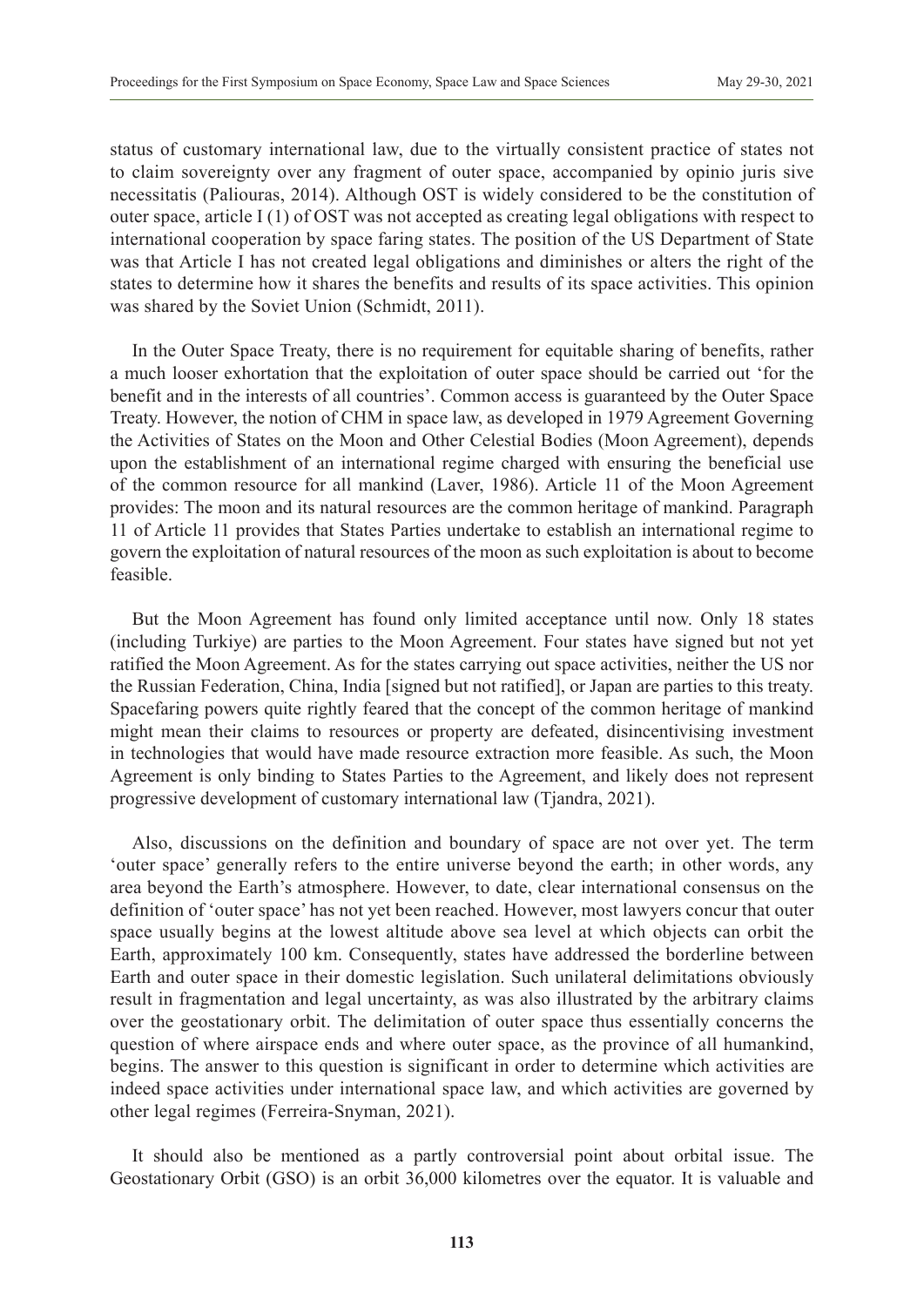limited resource for telecommunications purposes. The Outer Space Treaty therefore applies to the GSO and defines it as res extra commercium, beyond national appropriation. An international regime, the International Telecommunications Union (ITU), has already had de facto control over the utilization of the common resource. It is worth noting that the 1976 Bogota Declaration, signed by the eight equatorial states, declared 'equatorial states affirm that the synchronous geostationary orbit, being a natural resource, is under the sovereignty of the equatorial states'. The space powers have completely ignored the Bogota Declaration. In fact, even the signatories of the Bogota Declaration, according to their actions in the ITU, can be understood to have abandoned it (Laver, 1986).

Recent technological progress opened new commercial prospects in outer space and celestial bodies. In the past decade, there has been a remarkable surge in privately funded initiatives to mine such bodies as the moon, Mars and, in particular, near-Earth asteroids. Underlining the legal feasibility of commercial use of space resources as well as of settlements on other celestial bodies can hopefully represent an incentive for the international community to establish a regime regarding these activities. If that is not achieved, uncertainty will prevail, and conflicts are certain to arise. Celestial bodies including the moon and earth-approaching asteroids, which may be accessible for exploitation in the near future, are rich in materials that would be useful for a variety of purposes on earth and in outer space (Oduntan, 2012). Developed and developing states differ significantly in their interpretations of the legal consequences of regarding outer space as the common heritage of humankind. Consequently, the principle of the common heritage of humankind has been criticised specifically for hindering the commercial development of space. The lack of necessary legal framework on space resource utilization and the consequent legal uncertainty represent a significant barrier for private investments. As a response to the legal uncertainty surrounding legality and conditions under which space resources can be utilized, Luxembourg and the US enacted national space laws declaring that space resources are capable of being appropriated. The Principles for Cooperation in the Civil Exploration and Use of the Moon, Mars, Comets, and Asteroids for Peaceful Purposes (Artemis Accords), is today considered the main instrument of the United States of America in rolling out a well-structured programme, not even reforming it, but creating a new version of international space law for unilateral exploitation of outer space resources.

# **4. Conclusion**

In the near future, it is not difficult to foresee that the most important debate about outer space resources will occur between developing and developed countries. While developing countries support accepting outer space and its resources as CHM, as in the lunar agreement, on the other hand, the states capable of space exploration will not be in favour of joint operations because they want to have their own access to rich natural resources in the near future. The attitude of the USA, one of the important space-capable states that openly support private companies' exploration of space and the exploitation of its resources through private companies' space tourism and Artemis Program, marks the entrance to a new space race era. Developing countries have no choice, but to be active in the formation of international law rules by developing their space-related capabilities in cooperation and having a say in the use of space.